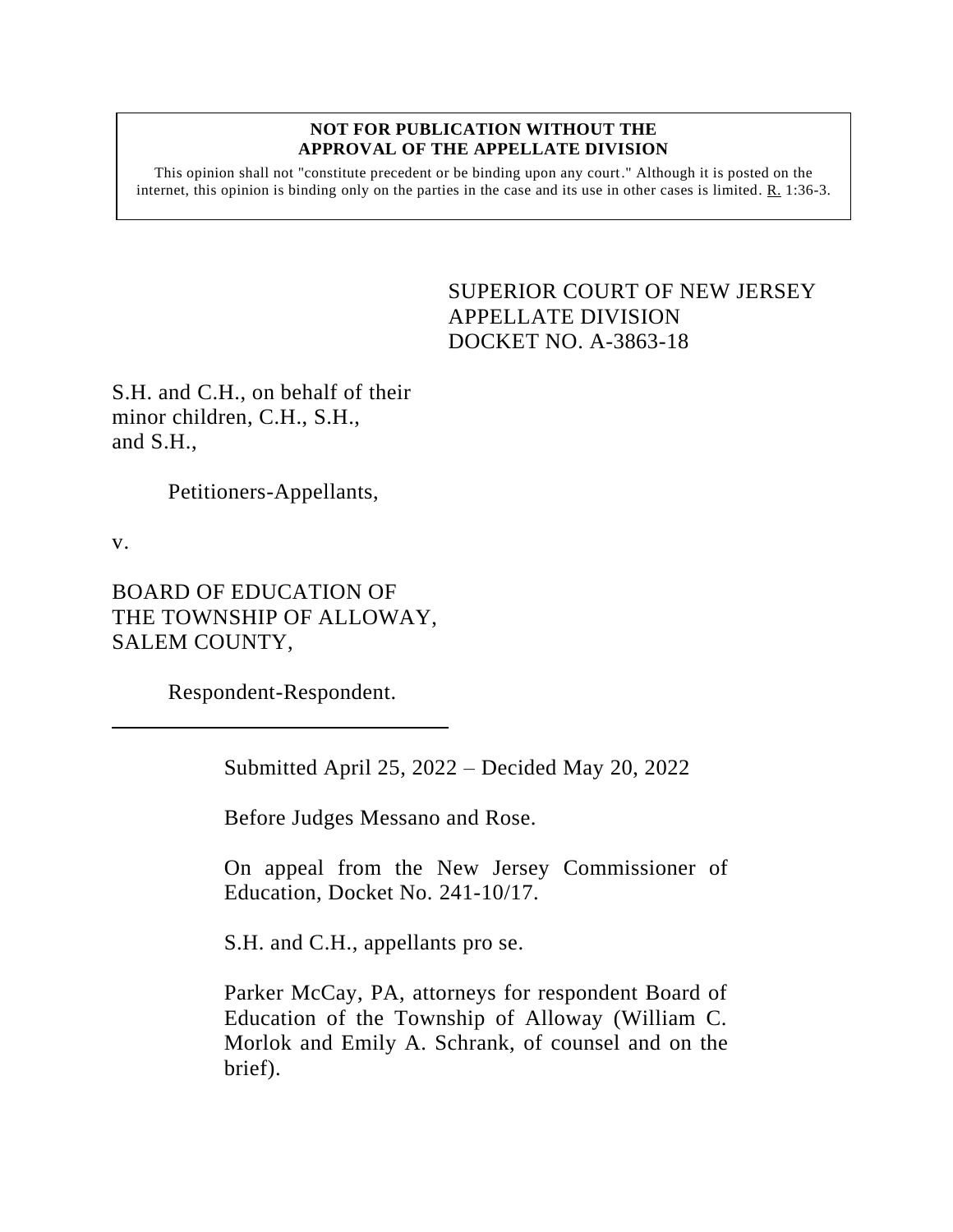Matthew J. Platkin, Acting Attorney General, attorney for respondent Commissioner of Education (Sadia Ahsanuddin, Deputy Attorney General, on the statement in lieu of brief).

## PER CURIAM

S.H. and C.H., on behalf of their minor children, C.H., S.H., and S.H., appeal pro se from a March 26, 2019 final decision of the Commissioner of Education, adopting the initial decision of the administrative law judge (ALJ), which dismissed petitioners' residency claim and ordered tuition reimbursement. The Commissioner found petitioners' children were not domiciled in Alloway Township, Salem County from August 25, 2017 to October 2, 2018 and, as such, were ineligible for a free education in Alloway's public schools. The Commissioner directed petitioners pay \$36,333.60 in tuition reimbursement to the Alloway Township Board of Education for that time frame. We affirm.

We summarize the pertinent facts from the record before the ALJ. S.H. and C.H. are parents of five children. At the time of the hearing before the ALJ, the children ranged in age from two to seventeen years old. The three children at issue in this appeal were entering eighth grade, third grade, and kindergarten.

During the two-day hearing in July 2018, petitioners were represented by counsel, who presented the testimony of the children's mother, C.H., and a longtime acquaintance of the family, Courtney Hitchner. The Board called three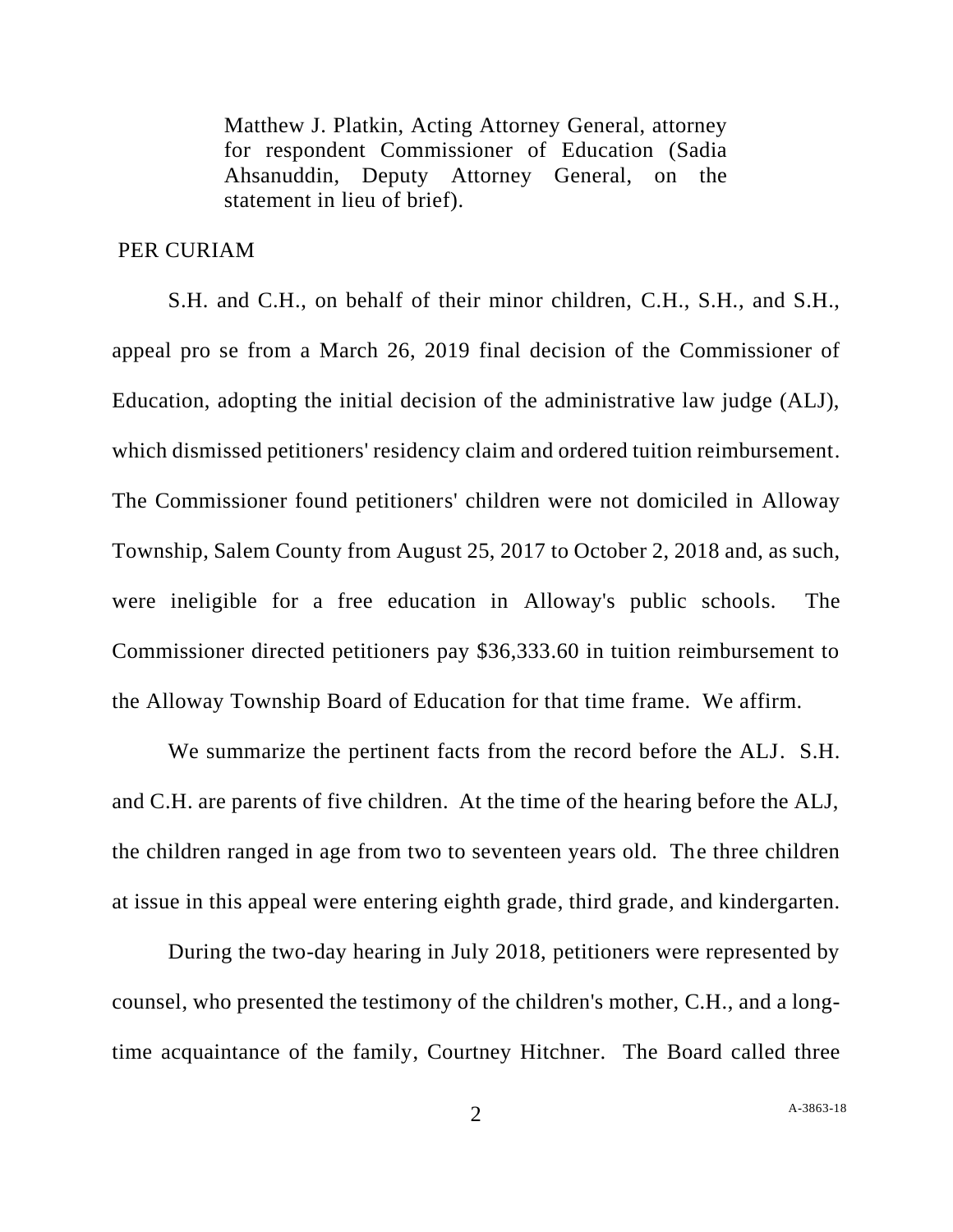witnesses: its superintendent, Kristin Schell; business administrator, Rebecca Joyce; and the superintendent's administrative assistant, Barbara Rishel. The parties also moved into evidence several documents and stipulated to certain facts.

It is undisputed that the family lived on Neil Court in Alloway for about ten years, sold their home on August 25, 2017, and moved into a home they had owned in Elmer Township since November 2016.<sup>1</sup> Petitioners stipulated "they ha<sup>[d]</sup> not resided in the District since August 25, 2017." According to C.H., the Elmer property was one of nineteen investment properties owned by petitioners, and the family's move to the Elmer home was temporary.

C.H. testified that shortly after they moved from their home on Neil Court, their purchase of another home in Alloway fell through. C.H. further stated petitioners purchased property on Alloway Aldine Road in Alloway on November 6, 2017, and North Greenwich Street in Alloway on February 9, 2018, but both properties required extensive repairs before moving in.<sup>2</sup> Petitioners paid taxes on their Alloway properties. They did not, however, provide

 $1\,$  C.H. testified that the home has an Elmer address, but the property is situated in the townships of Upper Pittsgrove and Piles Grove.

 $2$  Following the hearing before the ALJ, petitioners certified they moved from the Elmer property to the Greenwich property on October 2, 2018.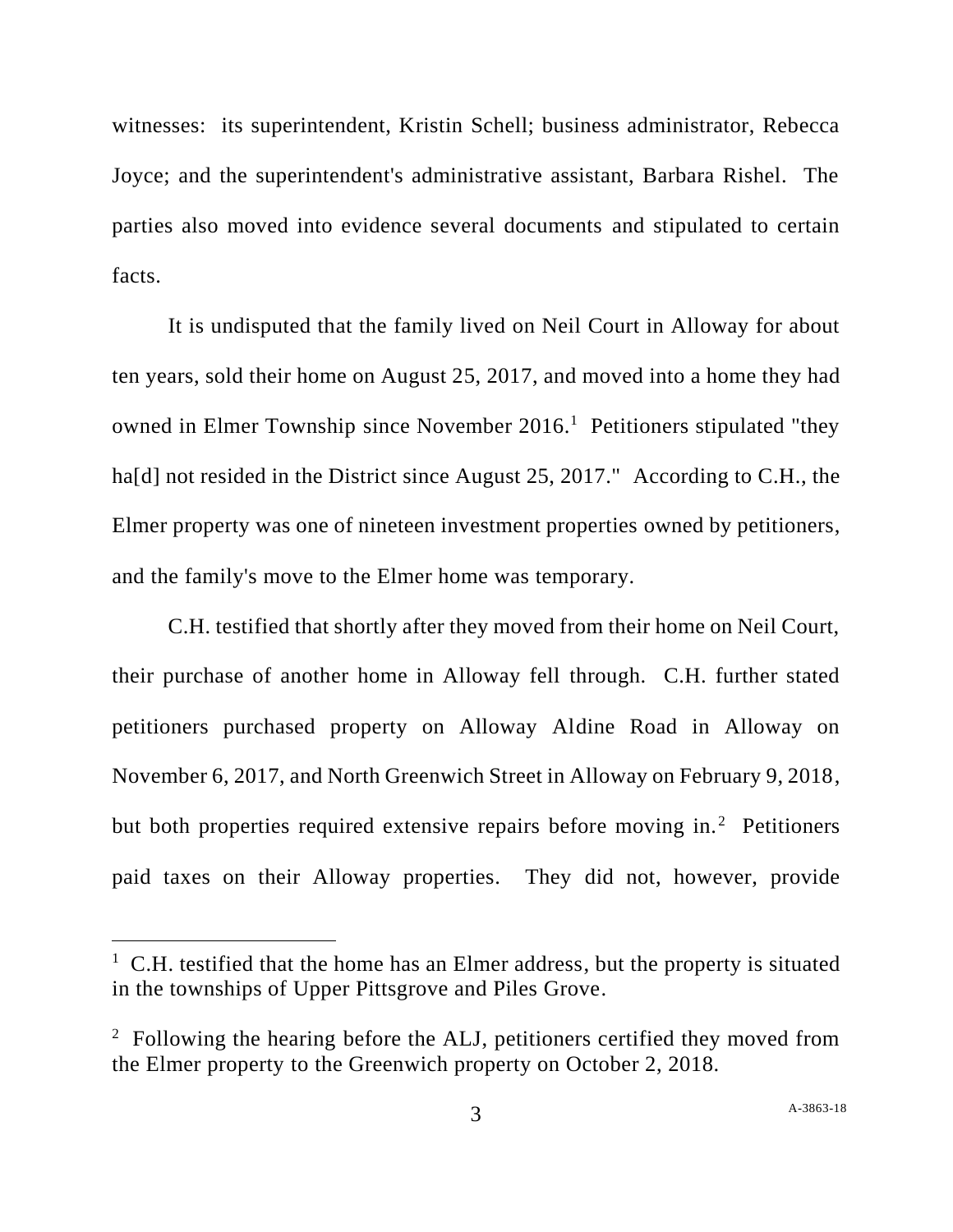documentation to the Board supporting their contention that their move to the Elmer property was temporary.

Further, the Board was advised otherwise from several sources, prompting Schell to contact petitioners in an "informal" attempt to begin the transfer process. When Schell's efforts were rebuffed, she notified petitioners of the Board's intention to remove the children, and that a hearing was scheduled for September 26, 2017 at 6:30 p.m. Schell's September 8, 2017 correspondence advised: "If you wish to be heard on my application to remove your children from the District[,] you must attend the aforementioned meeting." Following receipt of the Board's initial determination of ineligibility, petitioners requested a residency hearing.

The residency hearing was conducted during the executive session of the Board's September 26, 2017 monthly meeting. Before the open meeting started, Schell reviewed the attendance sheet; neither C.H. nor S.H. had signed in. Around 6:38 p.m., the Board president announced the closed executive session was about to begin and that it pertained to a residency hearing and a staff grievance. The president refrained from providing details to ensure confidentiality. The Board and the teacher who was present for her grievance, then left the open meeting for the executive session. Thereafter, at the request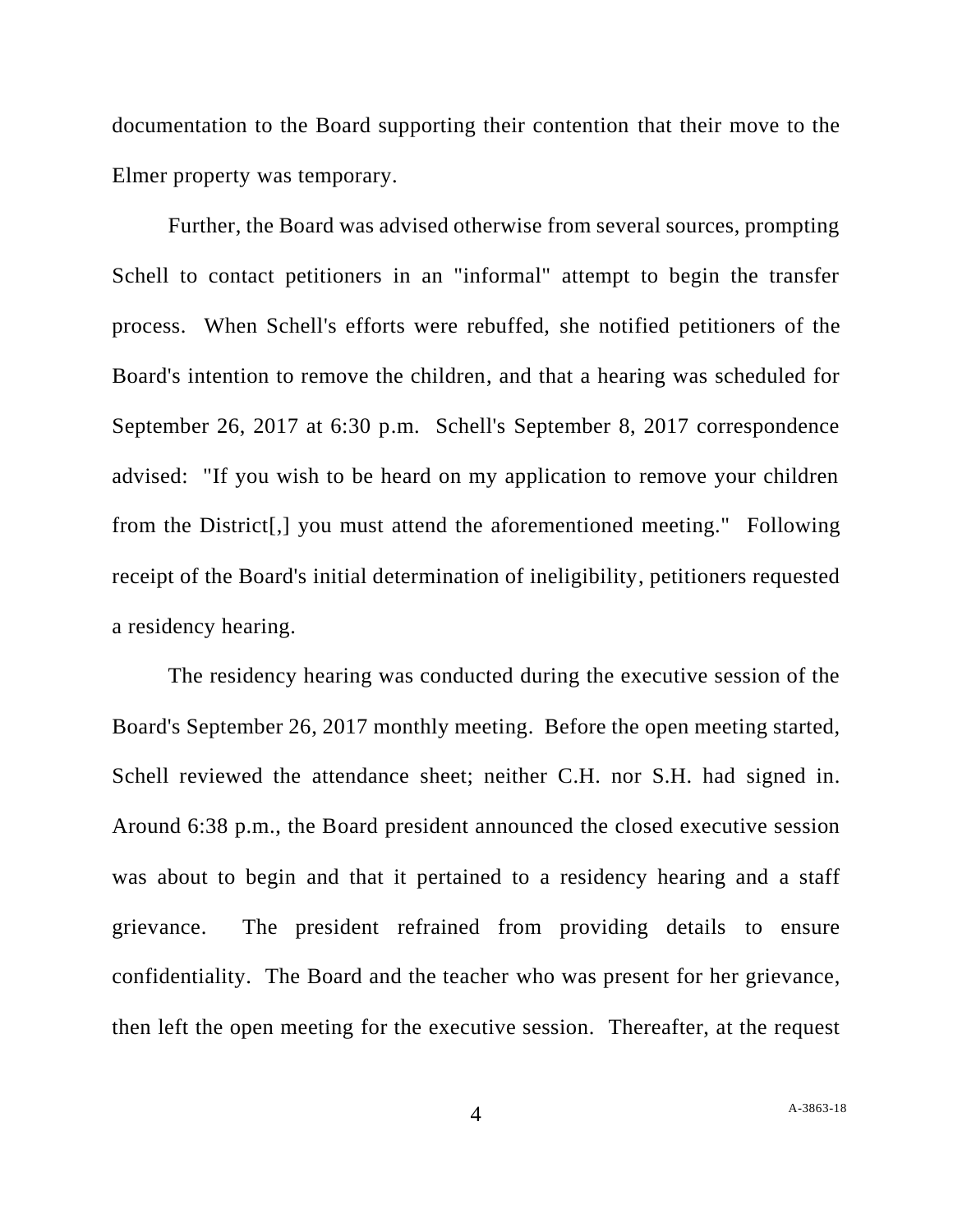of the Board's attorney, Schell left the executive session to "double check" whether C.H. had arrived while they "were all in transit." After a "quick scan" of the room, Schell "looked at the sign-in sheet," but there was no indication of C.H.'s presence.

C.H. arrived late and sat in the back of the open-meeting room with Hitchner. C.H. neither signed the attendance sheet nor notified the Board of her presence. While the Board was in executive session, C.H. exchanged text messages with her husband, S.H., who was not present at the meeting. C.H. told S.H. the Board had gone into session "as soon as" she arrived and was still in session when she was texting him. C.H. further claimed Schell was aware of her presence because the superintendent had "eyeballed" her.

At the executive session, Schell presented documents prepared during the residency investigation, including photographs depicting petitioners leaving their home in Elmer on school days with the children and taking them to school in Alloway. At the conclusion of the hearing, the Board voted petitioners' children were not domiciled in Alloway. The Board also established a nonresident tuition rate of \$10,900 per year per pupil or \$60.56 per day. After the board meeting concluded, C.H. signed the attendance sheet, but did not notify the Board she was present when they were in executive session.

5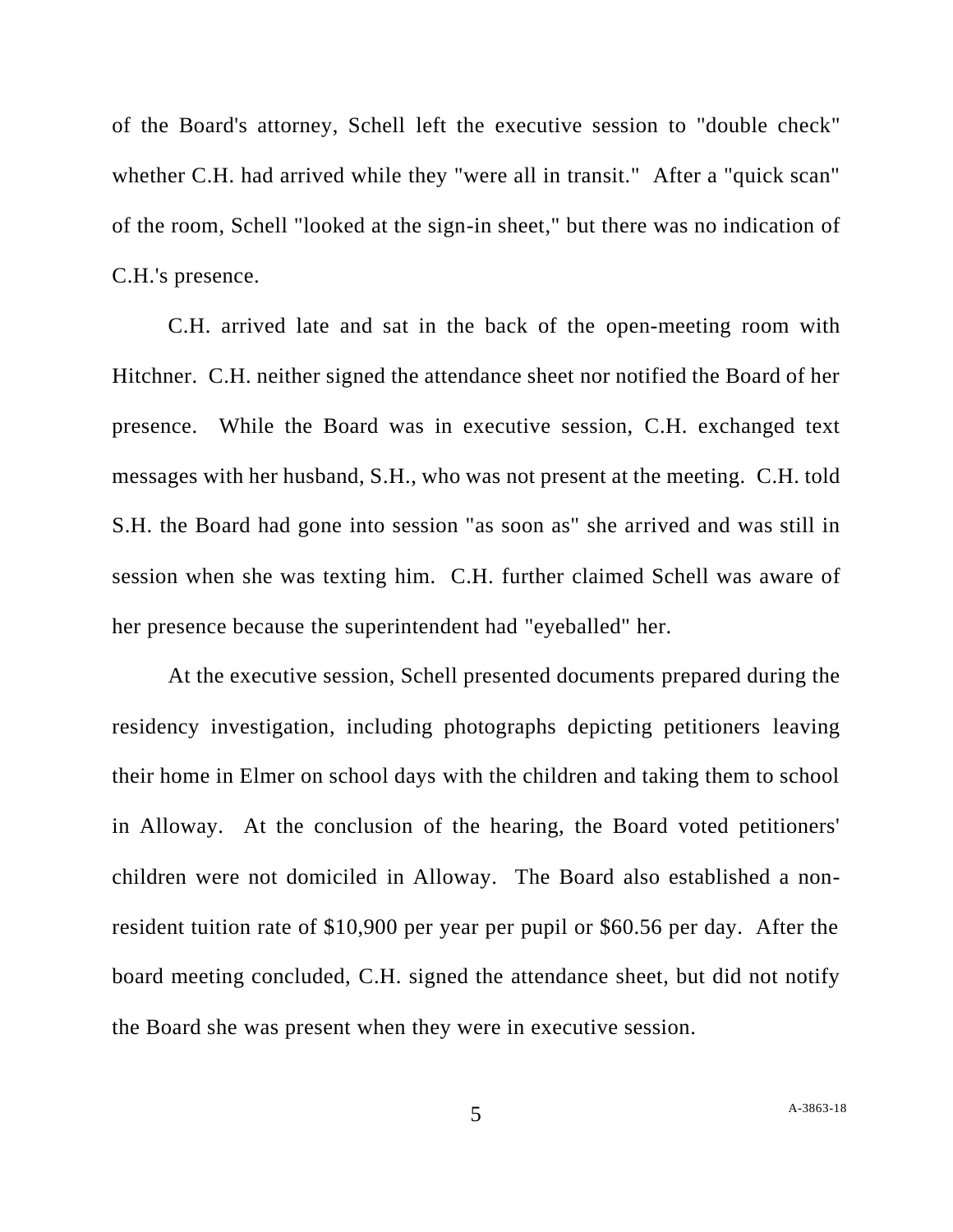Petitioners' ensuing appeal to the Commissioner was transmitted to the Office of Administrative Law as a contested case. The ALJ denied petitioners' motion for a protective order, but ordered redaction of "personal identification information from documents they s[ought] to utilize in this matter." Following further briefing, the ALJ denied the Board's motion for summary disposition and, as stated, conducted a testimonial hearing.

On February 11, 2019, the ALJ issued a cogent written decision, thoroughly summarizing the testimony adduced at the hearing and detailing her factual findings based on the testimony she deemed credible. The ALJ found "the testimony presented by Schell, Joyce, and Rishel about their actions, taken in relation to this matter, and their observations of C.H.'s statements and actions were consistent and credible." Conversely, the ALJ found "C.H.'s version of the events lacked a ring of truth." The ALJ supported her credibility determinations with specific references to the testimony of each witness.

As one notable example, the ALJ found:

C.H's "shock" that the residency hearing occurred without her participation was not believable. This allegation was undermined by her testimony and her text messages with her husband. C.H. heard the meeting's roll call, the award given by the [B]oard to a student and the public comment, during which a teacher praised that student. C.H. knew why she was attending the September 26, 2017 meeting. C.H. heard the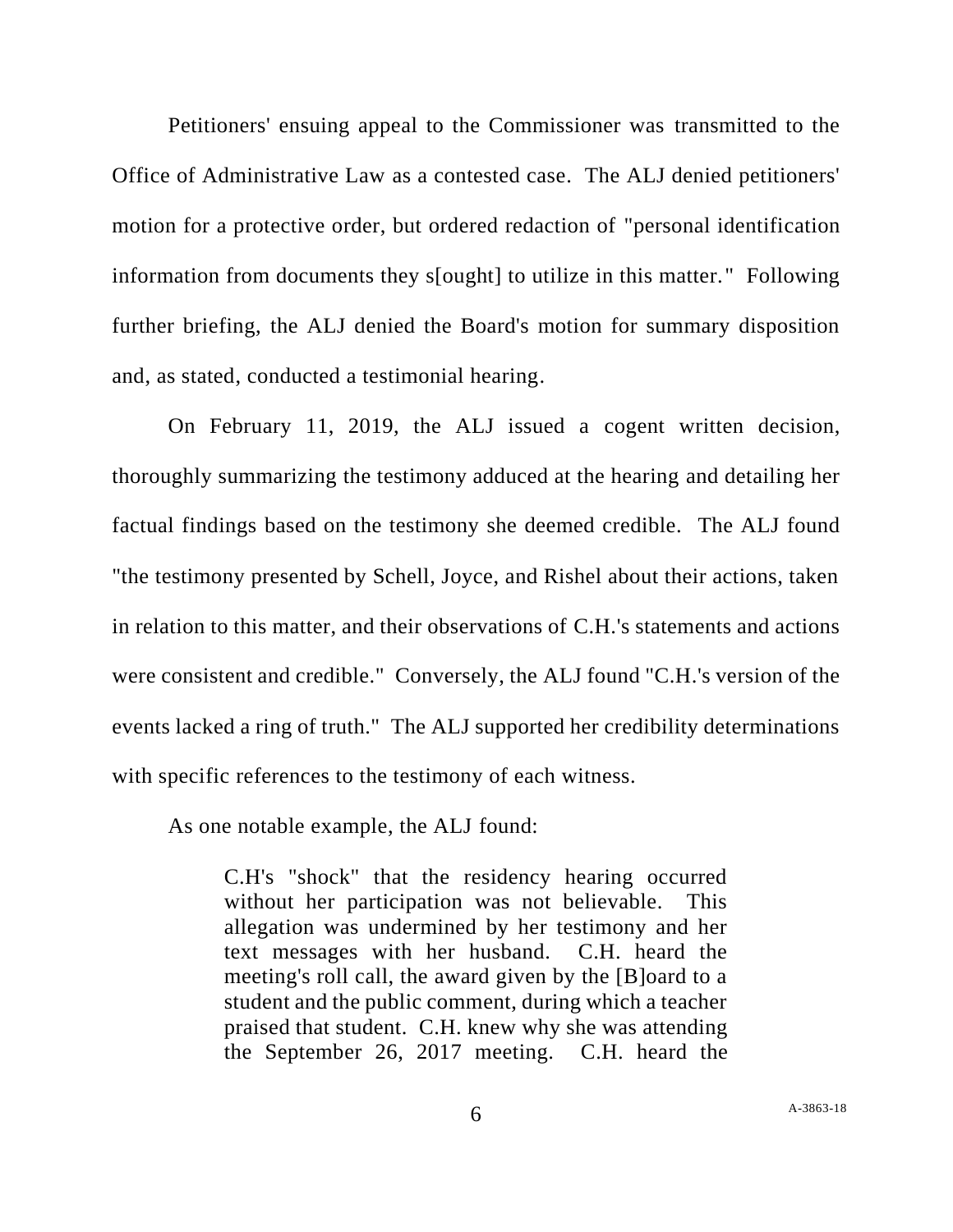[B]oard state why they were going into executive session. C.H. heard their decision when the[y] reentered the meeting after executive session. In fact, Hitchner's testimony contradicted C.H.'s testimony. Hitchner, who was seated next to C.H., could hear the entire meeting. Hitchner denied that C.H. ever asked her about the [Board]'s decision, because C.H. could not hear the tuition number.

The ALJ also squarely addressed the issues raised in view of the governing legal principles. Citing N.J.S.A. 18A:38-1 and our decision in Somerville Bd. of Educ. v. Manville Bd. of Educ., 332 N.J. Super. 6 (App. Div. 2000), the ALJ concluded petitioners' children were not domiciled in Alloway and, as such, were not entitled to a free education in its school system. The ALJ explained "C.H.'s statements and actions showed a course of conduct designed and engaged . . . intentionally to keep her children enrolled in Alloway for its free education, when she knew they no longer resided in the district." The ALJ was unpersuaded petitioners' move to Elmer was temporary, finding their contentions "unsupported by any credible evidence." Instead, the ALJ determined the Elmer residence was petitioners' "true, fixed, and permanent home." Concluding the "children attended school within [Alloway]'s district during the 2017-2018 school year and from September 5, 2018 through October 2, 2018," the ALJ affirmed the Board's residency determination, and ordered petitioners to reimburse the Board \$36,333.60 for tuition costs.

7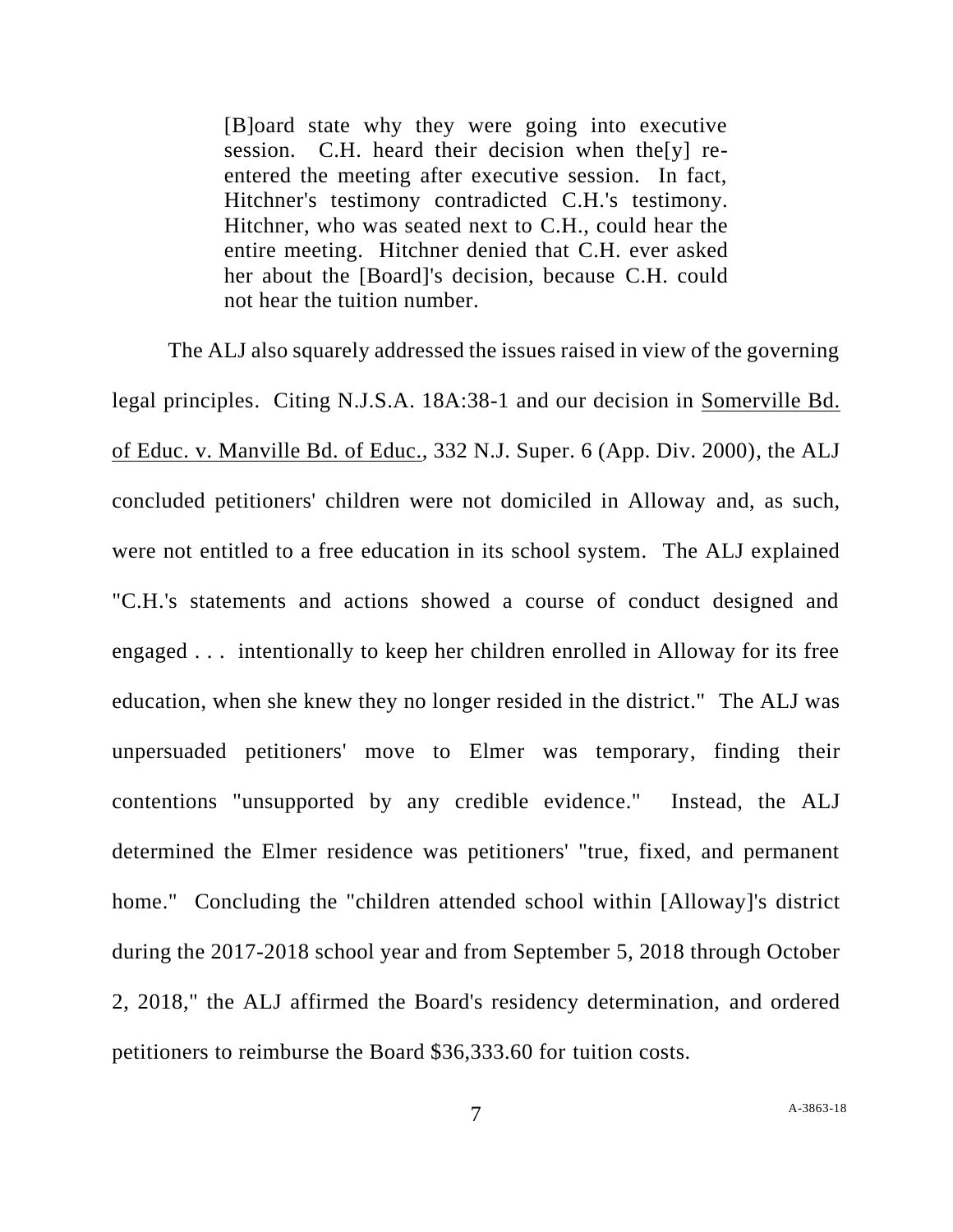On February 26, 2019, petitioners filed exceptions to the ALJ's decision pursuant to N.J.A.C. 1:1-18.4. Petitioners generally challenged the ALJ's conclusions. Citing the ALJ's pretrial order, petitioners specifically claimed they acted in conformity with the judge's order to redact personal identification information from the documents they introduced in evidence and, as such, the ALJ improperly considered these redactions in her credibility findings. Petitioners also asserted the Board violated their right to due process by, for example, conducting the "appeal hearing ex[]parte." The Board filed a reply, countering petitioners' contentions.

In a March 26, 2019 final decision, the Commissioner rejected petitioners' exceptions and "concur[red] with the ALJ's finding that petitioners failed to sustain their burden of establishing that they were domiciled in Alloway Township during the 2017-18 school year until October 2, 2018." Similar to the ALJ, the Commissioner concluded the record was devoid of any evidence supporting petitioners' claim they resided in Alloway during the time frame at issue. According to the Commissioner: "The mere purchase of additional houses in the district or the payment of property taxes does not establish domiciliary intent."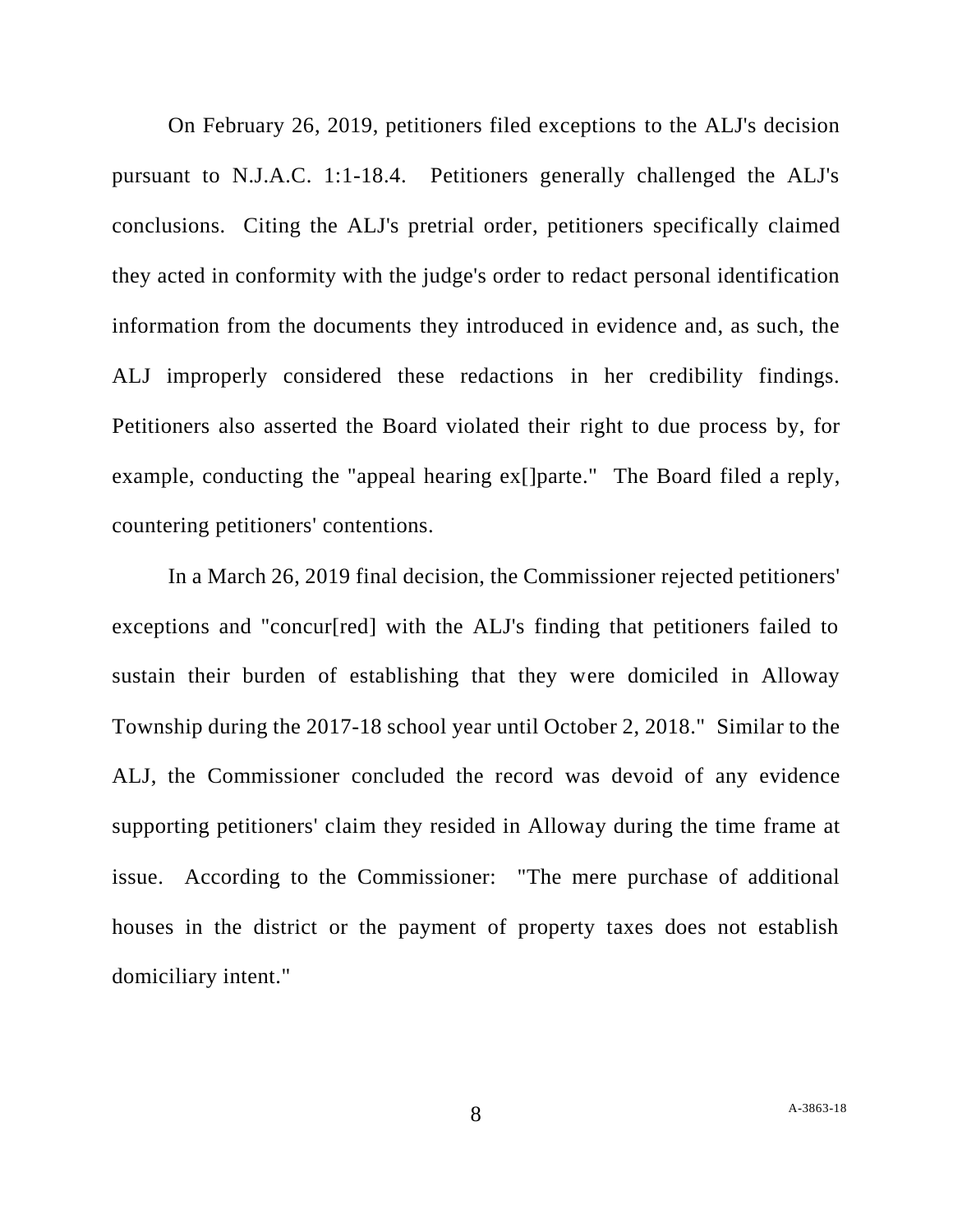Nor was the Commissioner persuaded by petitioners' constrained assertions concerning the ALJ's credibility findings. Citing N.J.S.A. 52:14B-10(c), the Commissioner "f[ound] no basis in the record to disturb the ALJ's credibility assessments." The Commissioner also rejected petitioners' due process argument, finding they "failed to exercise their rights and participate in the [B]oard hearing." The Commissioner agreed the Board was entitled to \$36,333.60 in tuition reimbursement: \$10,900 per child for the 2017-18 school year, and \$60.56 per child for the twenty school days from September 5, 2018 through October 2, 2018. This appeal followed.

On appeal, petitioners contend the Commissioner's decision was arbitrary, capricious, and unreasonable. Maintaining they were domiciled in Alloway during the time frame at issue, petitioners reprise the same arguments raised before the Commissioner: the ALJ's credibility findings are erroneous because petitioners' redactions were made pursuant to the ALJ's order; procedural missteps in the Board's domicile hearing violated their right to due process; and the tuition reimbursement charge was speculative and unsupported. Although not raised as exceptions before the Commissioner, petitioners further assert the ALJ's decision was based, in large part, on hearsay contrary to N.JA.C. 1:1-  $15.5(b)$ .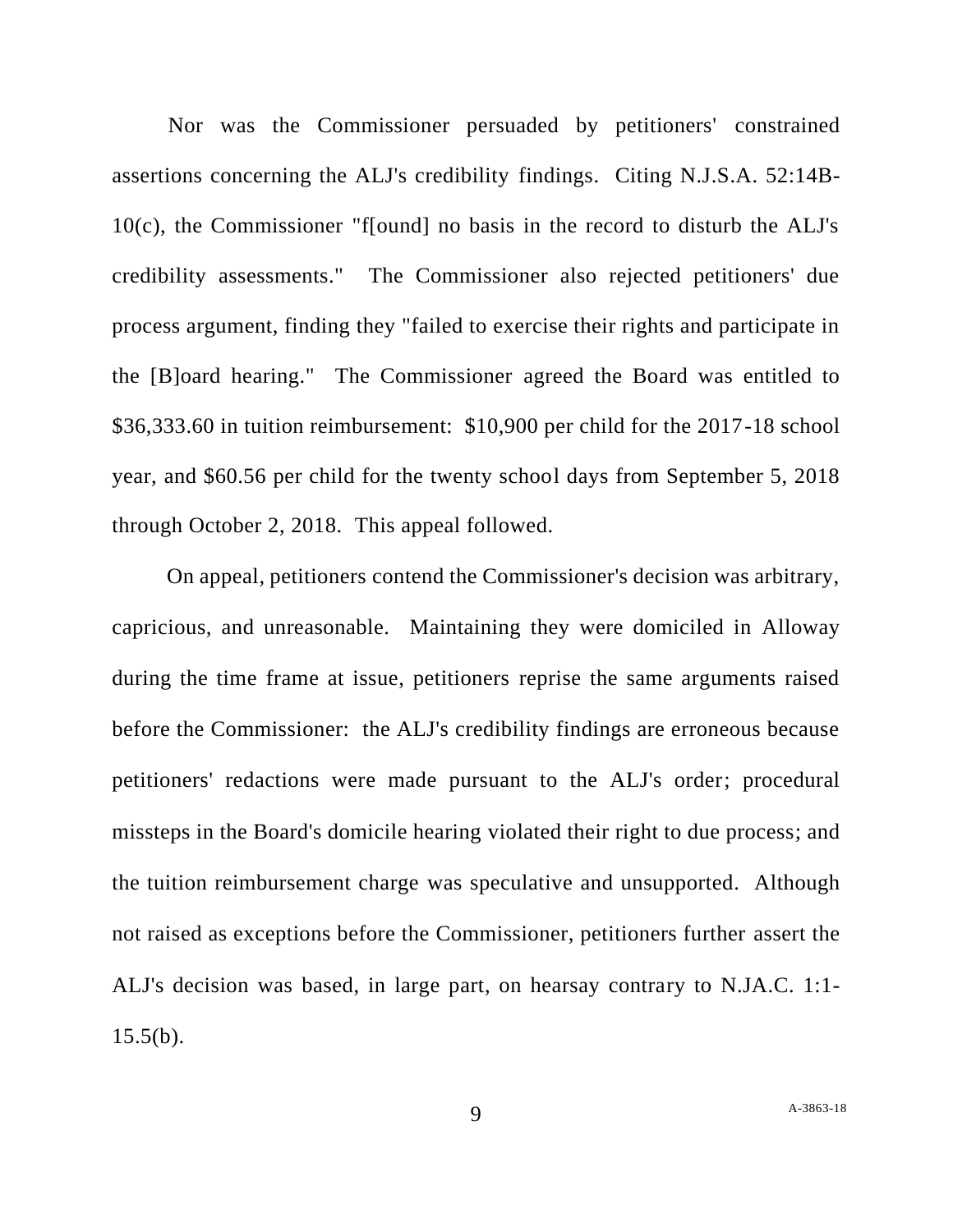Our review of an agency determination is limited. Allstars Auto Grp., Inc. v. N.J. Motor Vehicle Comm'n, 234 N.J. 150, 157 (2018). Reviewing courts presume the validity of the "administrative agency's exercise of its statutorily delegated responsibilities." Lavezzi v. State, 219 N.J. 163, 171 (2014). "Wide discretion is afforded to administrative decisions because of an agency's specialized knowledge." In re Request to Modify Prison Sentences, 242 N.J. 357, 390 (2020). We will not overturn an agency decision merely because we would have come to a different conclusion. In re Stallworth, 208 N.J. 182, 194 (2011).

For these reasons, "the Commissioner's decision in this matter is entitled to affirmance so long as the determination is not arbitrary, capricious, or unreasonable, which includes examination into whether the decision lacks sufficient support in the record or involves an erroneous interpretation of law." Melnyk v. Bd. of Educ. of the Delsea Reg'l High Sch. Dist., 241 N.J. 31, 40 (2020). Thus, we are not bound by the "agency's interpretation of a statute or its determination of a strictly legal issue." Richardson v. Bd. of Trs., Police  $\&$ Firemen's Ret. Sys., 192 N.J. 189, 196 (2007).

An agency head is not bound by the factual findings and legal conclusions of an ALJ unless otherwise provided by statute. N.J.A.C. 1:1-18.1(d).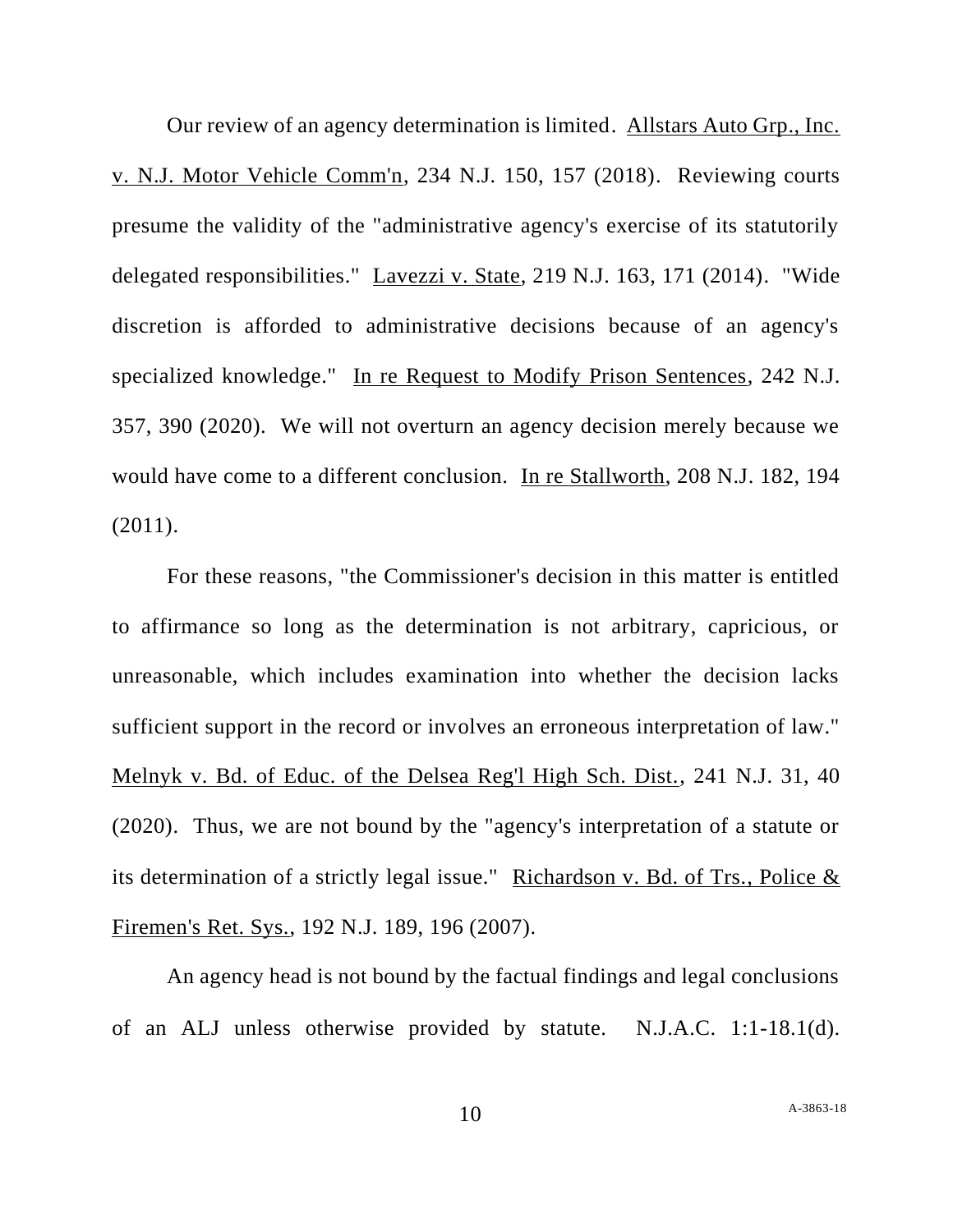Accordingly, an agency head reviews the ALJ's decision "de novo . . . based on the record" before the ALJ. In re Parlow, 192 N.J. Super. 247, 248 (App. Div. 1983). However, "[a]n agency head reviewing an ALJ's credibility findings relating to a lay witness may not reject or modify these findings unless the agency head explains why the ALJ's findings are arbitrary or not supported by the record." S.D. v. Div. of Med. Assistance & Health Servs., 349 N.J. Super. 480, 485 (App. Div. 2002); see also N.J.S.A. 52:14B-10(c).

We briefly review the pertinent statutory and regulatory scheme. "Public schools shall be free to . . . persons . . . who [are] domiciled within the school district." N.J.S.A. 18A:38-1(a). However:

> If the . . . school district finds that the parent . . . of a child who is attending the schools of the district is not domiciled within the district . . . the superintendent . . . may apply to the board of education for the removal of the child. The parent . . . shall be entitled to a hearing before the board and if in the judgment of the board the parent . . . is not domiciled within the district . . ., the board may order the transfer or removal of the child from school. The parent or guardian may contest the board's decision before the [C]ommissioner within 21 days of the date of the decision and shall be entitled to an expedited hearing before the [C]ommissioner and shall have the burden of proof by a preponderance of the evidence that the child is eligible for a free education under the criteria listed in this subsection. The board of education shall, at the time of its decision, notify the parent or guardian in writing of his right to contest the decision within 21 days. No child shall be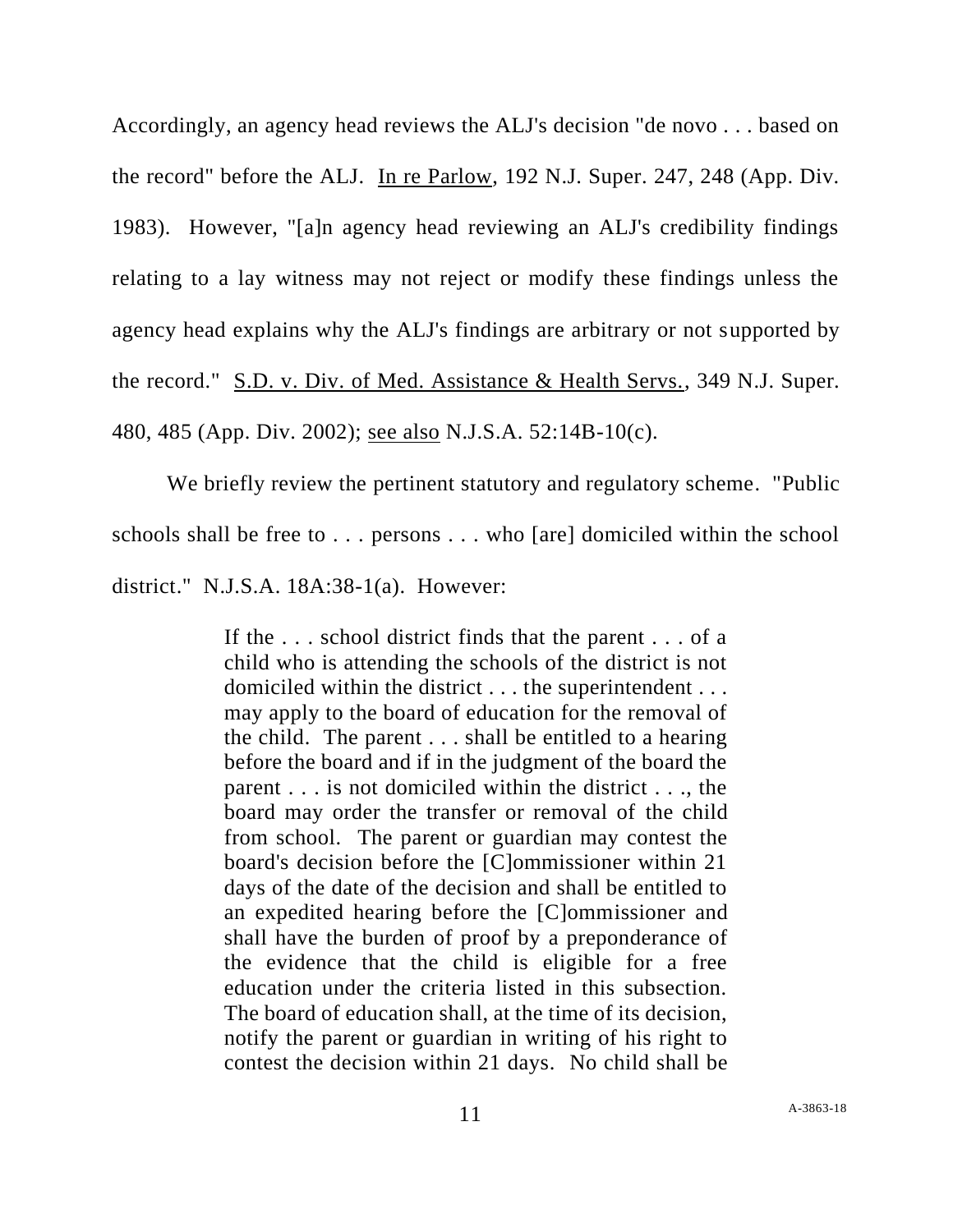removed from school during the 21-day period in which the parent may contest the board's decision or during the pendency of the proceedings before the [C]ommissioner. If in the judgment of the [C]ommissioner the evidence does not support the claim of the parent or guardian, the [C]ommissioner shall assess the parent or guardian tuition for the student prorated to the time of the student's ineligible attendance in the schools of the district.

## [N.J.S.A. 18A:38-1(b)(2).]

"Any person not resident in a school district, if eligible except for residence, may be admitted to the schools of the district with the consent of the board of education upon such terms, and with or without payment of tuition, as the board may prescribe." N.J.S.A. 18A:38-3(a).

The regulations further provide: "A student is domiciled in the school district when he or she is the child of a parent or guardian whose domicile is located within the school district." N.J.A.C. 6A:22-3.1(a)(1). "'[T]he domicile of a person is the place where he has his true, fixed, permanent home and principal establishment, and to which whenever he is absent, he has the intention of returning, and from which he has no present intention of moving.'" In re Unanue, 255 N.J. Super. 362, 374 (Law Div. 1991) (quoting Kurilla v. Roth, 132 N.J.L. 213, 215 (1944)); see also Lipman v. Rutgers-State Univ. of N.J., 329 N.J. Super. 433, 444 (App. Div. 2000) (noting a domicile is legally defined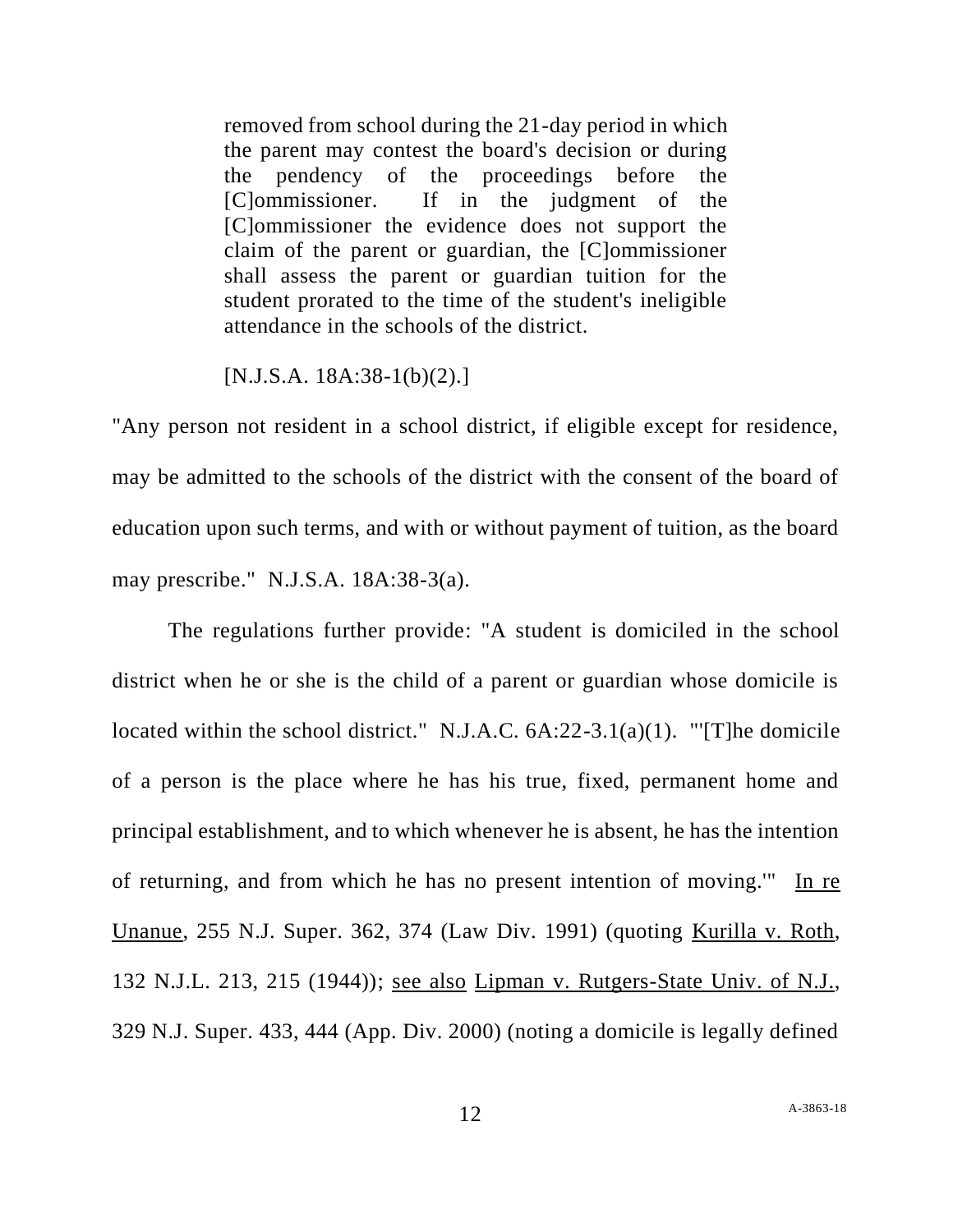as a permanent home from which a person does not intend to move). A person may have multiple residences but can only have one domicile as a permanent home. See Somerville Bd. of Educ., 332 N.J. Super. at 12.

N.J.A.C. 6A:22-3.4(a) provides a non-exhaustive list of documents a school district may consider in determining "a student's eligibility for enrollment." It is "the totality of information and documentation offered by an applicant" that must inform the district's decision. N.J.A.C. 6A:22-3.4(c).

As stated, upon a determination that a student is not domiciled within a school district, the board of education "shall" seek tuition reimbursement. N.J.S.A. 18A:38-1(b)(2). The Commissioner's computation of tuition, "shall be . . . on the basis of 1/180 of the total annual per pupil cost to the local district multiplied by the number of days of ineligible attendance and shall be collected in the manner in which orders of the Commissioner are enforced." Ibid.

We have considered the arguments raised on appeal in view of the record and applicable legal principles, and conclude they are without sufficient merit to warrant further discussion in a written opinion. R.  $2:11-3(e)(1)(E)$ . Pursuant to our "limited" standard of review, Russo v. Bd. of Trs., Police & Firemen's Ret. Sys., 206 N.J. 14, 27 (2011), we affirm, as did the Commissioner, substantially for the reasons expressed in the ALJ's comprehensive written